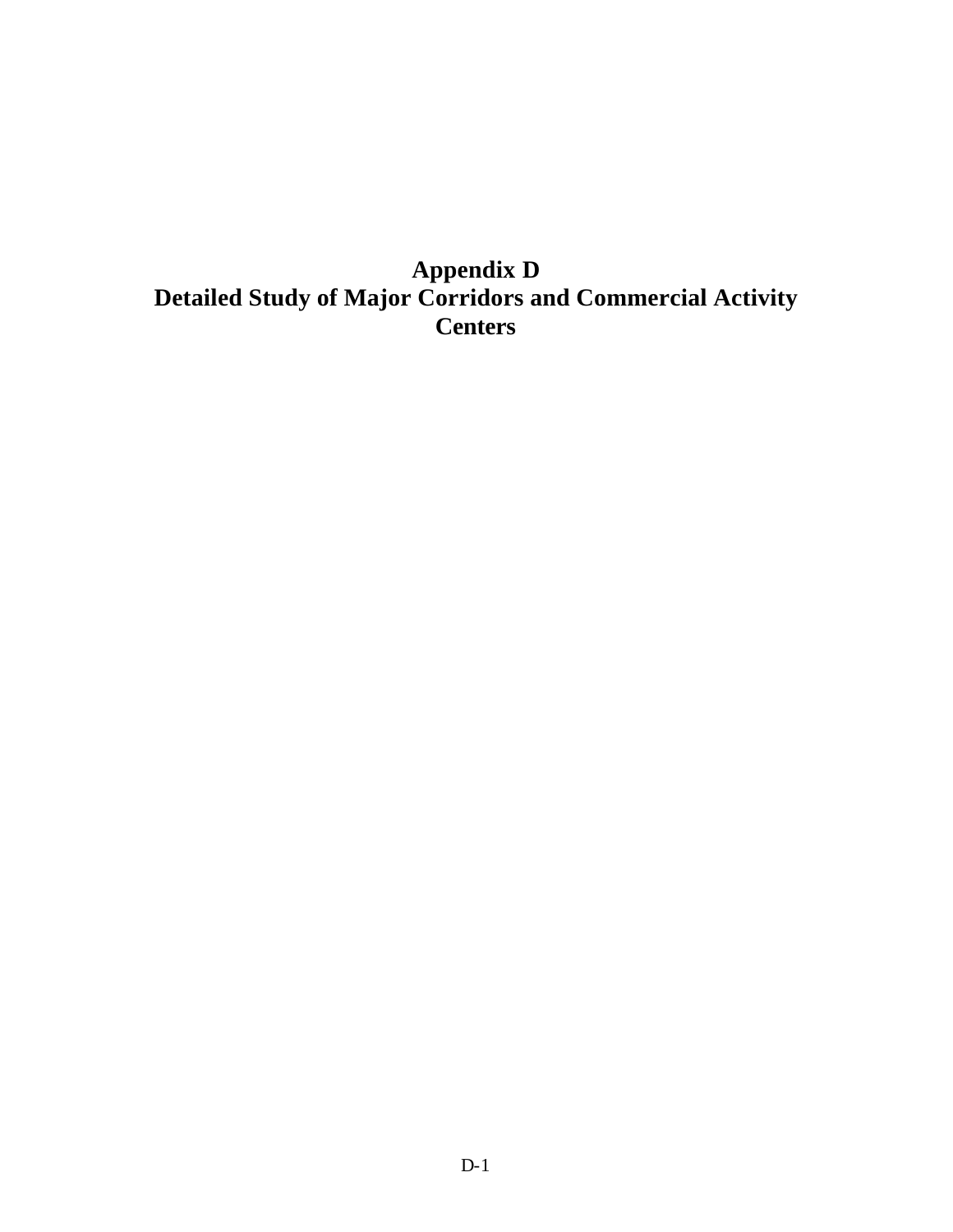## **Appendix D Detailed Study of Major Corridors and Commercial Activity Centers**

## **Roadway System Performance**

Roadways are being analyzed on a system basis. The key unit of ana lysis is the transportation corridor. Seven key regional corridors are described and issues and opportunities for each are identified. The analysis is a distillation of documented conditions from numerous planning studies undertaken by the MDOT, PACTS and municipalities and from issues raised in the public outreach. Corridors are segmented by community, and/or by change in road character or function for analysis purposes. Roadway system issues and opportunities are also presented for the two major commercial activity centers in the region -- Downtown Portland and the Maine Mall Area. Graphics depicting transportation issues for each corridor or activity center have been prepared.

Within each corridor, congested locations that have been documented by other studies and high crash locations (HCL) are noted. HCL's are identified by the number of accidents over a threeyear period (8 or more accidents), and the critical rate factor (CRF >1.0). The CRF is the ratio of the number of actual accidents to the number expected for a similar intersection. A CRF over 1.0 shows a higher than expected incidence of accidents and indicates that there may be a safety problem at that location.

## **Major Transportation Corridors**

## **Interstate Highways – I-95, I-495 & I-295**

The Interstate highways perform a critical role in the regional and statewide transportation system. They provide a high degree of accessibility into and through the region. The Maine Turnpike provides major north-south access to and through the Greater Portland area. It passes along the western edge of Portland. The Maine Turnpike Authority is currently widening the Turnpike south of Exit 6A at I-295 to three lanes in each direction. I-295 provides north-south access from the Maine Turnpike at Exit 6A and Maine Mall Area to the inner urban portion of Greater Portland. In Falmouth, I-295 becomes I-95 where it joins with traffic from the Falmouth Spur.

## Maine Turnpike

- The Maine Turnpike Authority has funding in its 20 year capital plan for the upgrade of the Turnpike from Exit 6A to Exit 9.
- Underutilization of the Turnpike north of Exit 6A. Some through-motorists choose to use I-295 to avoid paying tolls.
- Potential opportunity to increase the use of Turnpike by through-traffic by implementing a toll-free zone north of Exit 6 to New Gloucester.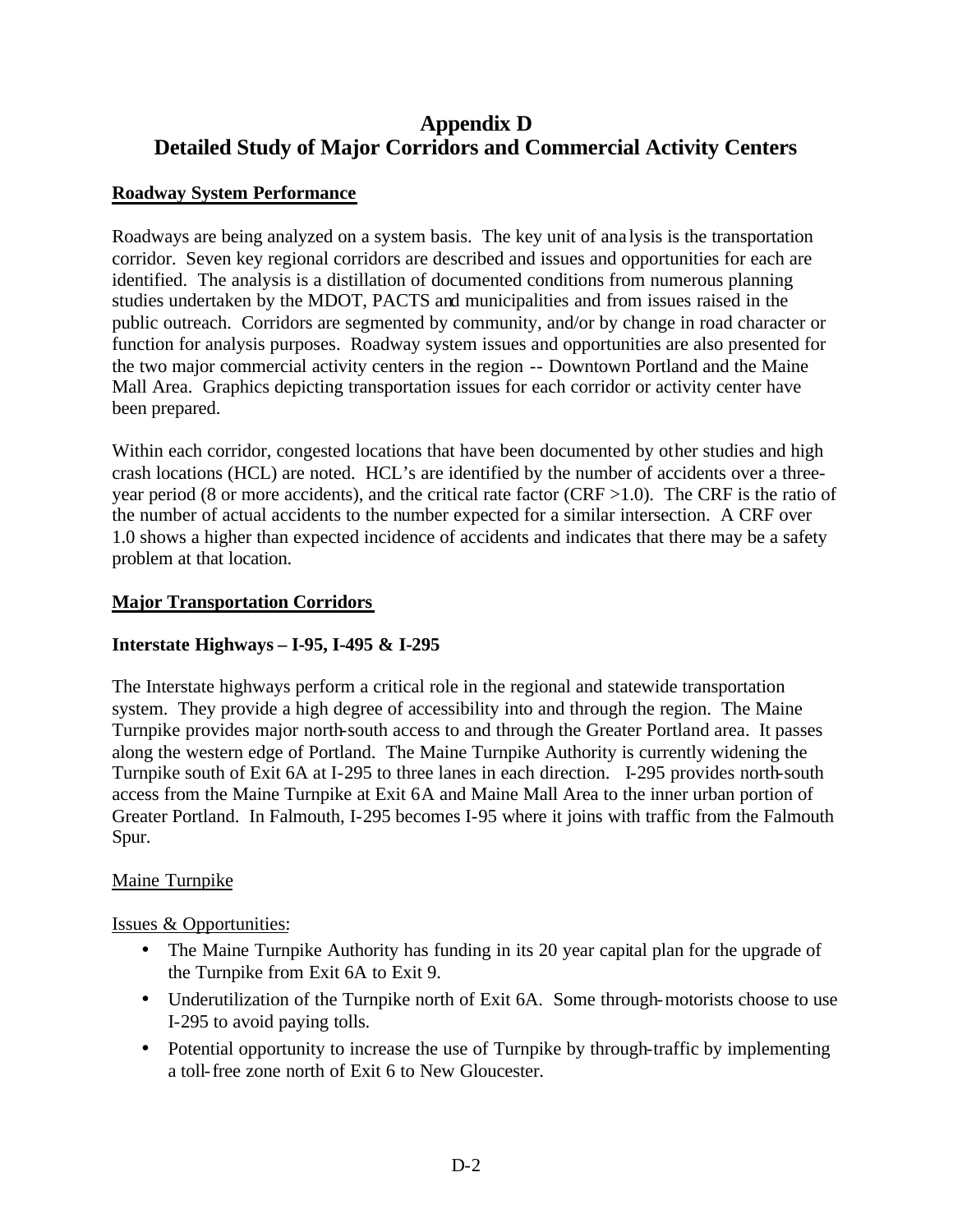- Desirability of regional toll system and location of the toll plaza Scarborough has traffic concerns (due to potential for local diversion of traffic off of the Turnpike onto local roads) and environmental concerns (such as noise associated with a large toll barrier). Other communities favor the concept for its potential to reduce traffic on local roads.
- Lack of direct access from interstate highways requires circuitous routing on local roads to access major centers (such as access from Turnpike to Maine Mall Area)
- New or reconfigured interchanges can provide improved access to the Turnpike (Falmouth Spur, Rand Road, Maine Mall area), relieving traffic on non-interstate roads.
- Make more efficient use of Route 703/Turnpike Connector in South Portland to provide better connectivity between roadways and to the Maine Mall area

## I-95/I-295 -- Falmouth/North Portland

## Issues & Opportunities:

- Congested Locations
	- o I-295 northbound at Route 1 created by weaving condition from Baxter Boulevard On-ramp.
	- o Implementation of 'Ring-road Concept' would require reconfiguration of Bucknam Road Interchange and access

## I-295 Portland

Issues & Opportunities:

- Congested Locations
	- o I-295 southbound in the AM at Baxter Boulevard Exit created by heavy traffic volumes.
	- o I-295 southbound at the Congress Street Exit created by the on/off ramp weave maneuver.
- Poor interchange configurations introduce safety and congestion problems at Congress Street, Forest Avenue and Franklin Arterial.
- Physical and environmental constraints to widening -- spot or incremental improvements likely can be made to improve mainline operations.

## I-295 South Portland

- Congested Locations
	- o I-295 southbound between Exits 3 and 4 caused by heavy volume entering at Exit 3 and exiting at Exit 4.
- Poor access to Exit 3 due to interchange configuration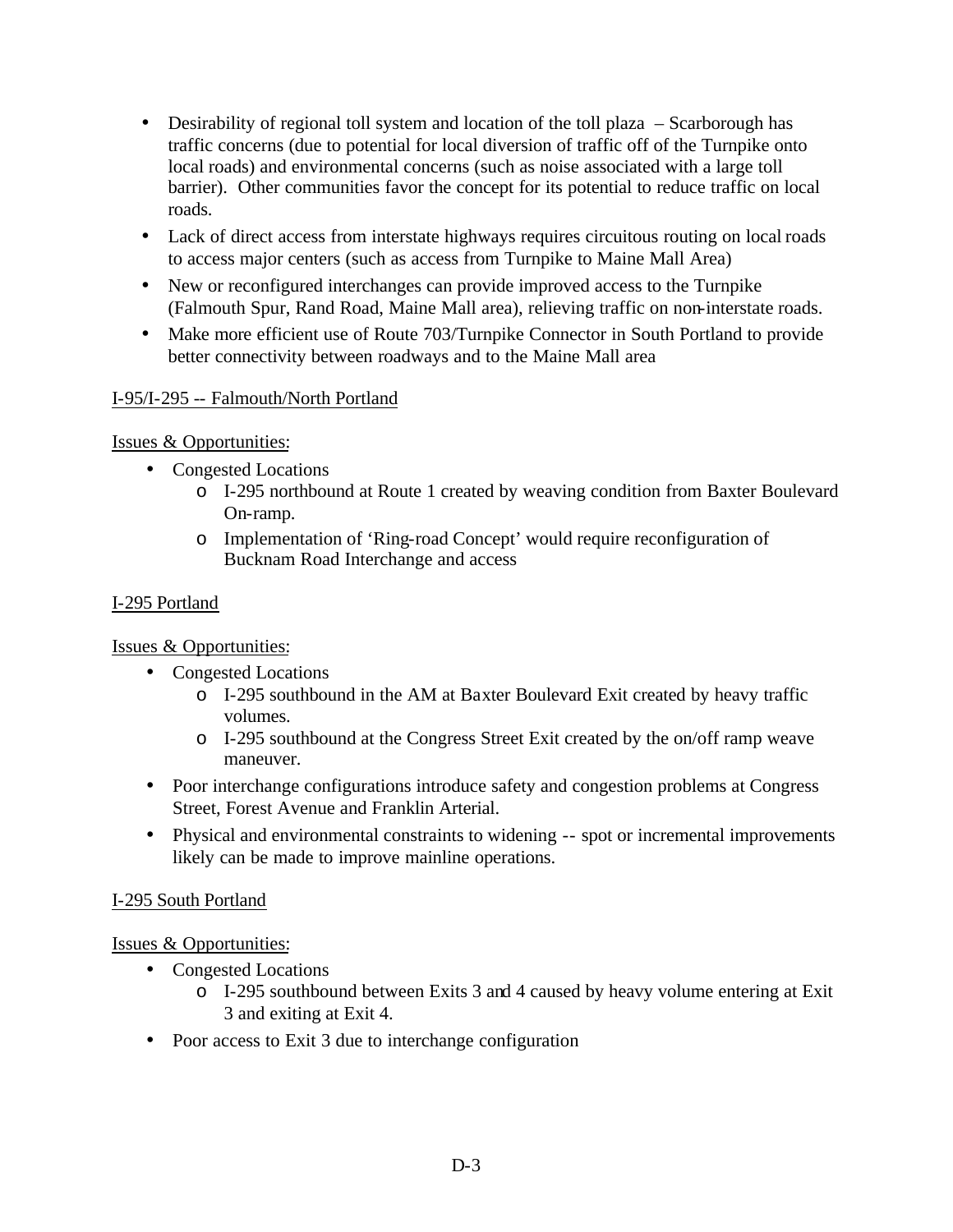## **Route 1**

Route 1 is an arterial that varies in characteristics and functions with its cross-section consisting of rural two-lane (Falmouth north of Buckman Road), suburban three-lane (Falmouth), urban two-lane (Baxter Boulevard), and suburban five-lane sections (Scarborough).

#### Falmouth

#### Issues & Opportunities:

- Maintaining good accessibility for all transportation modes and level of service as new development and redevelopment occurs
- Strengthening the emerging village through roadway design standards.

#### Portland

## Issues & Opportunities:

- Congested Locations
	- o Veteran's Circle/Commercial Street rotary design is ineffective in processing traffic.
	- o Park Avenue at State Street and High Street operate poorly due to heavy peak hour traffic volumes.
- High Crash Locations
	- o Baxter Boulevard at Dartmouth Street (12 accidents/CRF=1.72)
	- o Baxter Boulevard at Vannah Avenue (11 accidents/CRF=1.34)
	- o Veranda Street at I-295 (10 accidents/CRF=1.54)
	- o Park Street at High Street (54 accidents/CRF=1.38)
	- o Valley Street (13 accidents/CRF=5.21)
- Baxter Boulevard and connecting neighborhood side streets are used to bypass more congested roadways such as Forest Avenue

## South Portland

- High Crash Locations
	- o Main Street near Haskell Avenue (13 accidents/CRF=1.32)
	- o Main Street at Turnpike Spur (52 accidents/CRF=1.23)
	- o Main Street near Hayden Street (11 accidents/CRF=1.39)
	- o Main Street near Turnpike Spur (26 accidents/CRF=1.66)
- Truck routings to the I-295 and the Maine Turnpike and to Broadway cause neighborhood conflicts.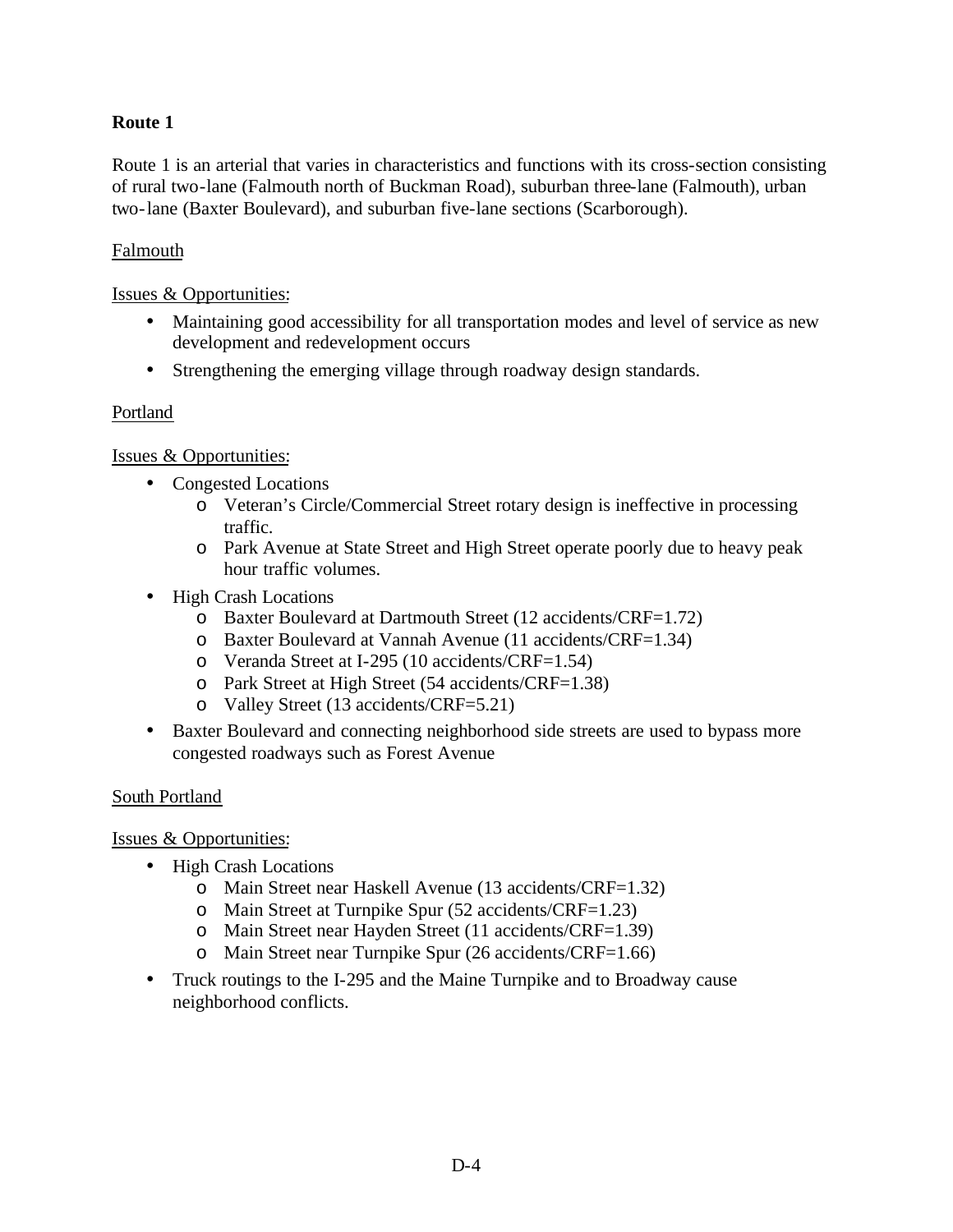#### Scarborough

Issues & Opportunities:

- Congested Locations
	- o Dunston Corner intersection congestion is caused by heavy volumes and the close proximity of Payne Road and Pine Point Road.
	- o Route 1 segment congestion south of Dunston Corner is caused by heavy summer traffic volumes.
- High Crash Locations
	- o Route 1 near Fairfield Road (10 accidents/CRF=1.28)
	- o Route 1 near Orchard Street (26 accidents/CRF=1.23)

## **Route 26 and Route 26/100**

Route 26 is comprised of a rural two-lane road in Falmouth with land use primarily consisting of residential. Recent development activity in the Exit 10 area has transformed the area and traffic levels are increasing accordingly. In Portland, Auburn Street/Washington Avenue is densely developed with mixed residential/commercial land use with the roadway cross-section remaining two lanes.

## Falmouth

Issues & Opportunities:

- High Crash Locations
	- o Route 26 at Leighton Road (10 accidents/CRF=1.69)
	- o Route 26 at Falmouth Road (16 accidents/CRF=2.33)
	- o Route 26 at I-495 (12 accidents/CRF=1.97)
- Increasing development by Maine Turnpike Exit 10 in Falmouth may further degrade level of service and increase traffic loads. Opportunities exist for preserving capacity by continuing to implement access management and extending transit service.

## Portland

- Congested Locations
	- o Washington Avenue at Canco Road is congested due limited spacing between Ray Street and Canco Road and the number of signal phases required.
- High Crash Locations
	- o Washington Avenue/Walnut Street (11 accidents/CRF=1.5)
	- o Washington Avenue near North Gate (12 accidents/CRF=1.76)
	- o Washington Avenue near Presumpscot (12 accidents/CRF=1.00)
	- o Washington Avenue near Maplewood (26 accidents/CRF=2.13)
	- o Washington Avenue at Veranda (52 accidents/CRF=1.14)
- Providing adequate capacity and throughput on Washington Avenue without becoming a barrier within neighborhoods and restricting bicycle and pedestrian movements.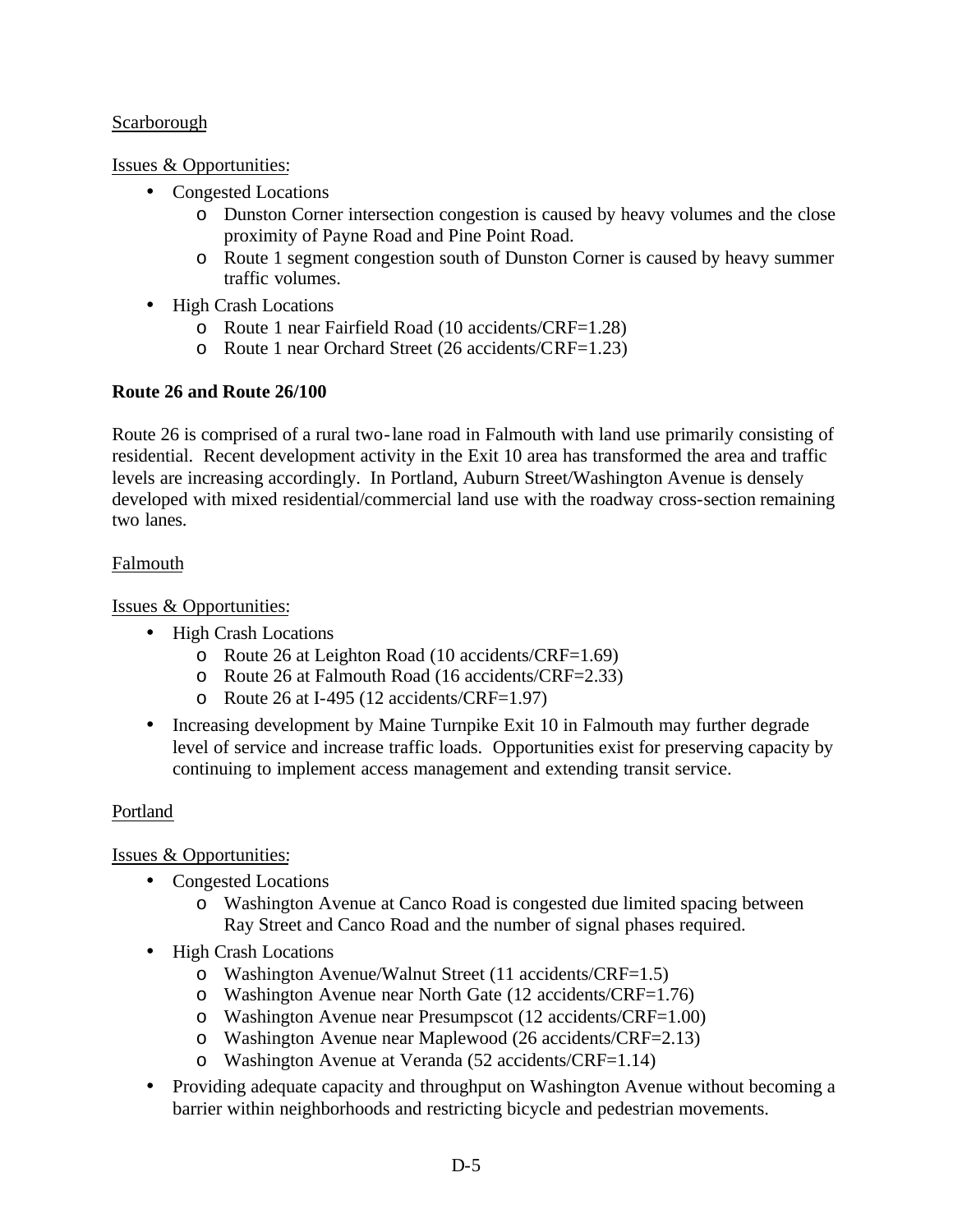• Congestion delays transit service along Washington Avenue.

#### **Route 302**

#### Portland/Forest Avenue south of Morrill's Corner

Forest Avenue south of Morrill's Corner serves as an urban arterial providing access to businesses and residential areas along its length and as a major commuter corridor into and out of Portland. Low density business and commercial development abuts the road for most of its length but remnants of mixed use development remains near Morrill's and Woodford's Corners.

#### Issues & Opportunities:

South of Morrill's Corner.

- Congested Locations
	- o Morrill's Corner is congested from limited spacing between Stevens Avenue and Allen Avenue and limited mainline capacity.
	- o Woodford's Corner is congested from limited spacing between Ocean and Deering and limited mainline capacity.
	- o The Marginal Way at State Street intersection is limited in operation due to its proximity with High Street.
	- o The Forest Avenue at High Street intersection is congested because of its limited distance to Marginal Way.
- High Crash Locations
	- o Forest Avenue at Ashmont (16 accidents/CRF=1.20)
	- o Forest Avenue at Arlington (22 accidents/CRF=1.67)
	- o Forest Avenue at Pleasant (16 accidents/CRF=1.28)
	- o Forest Avenue at Read (15 accidents/CRF=1.09)
	- o Morrill's Corner (52 accidents/CRF=1.03)
	- o Forest Avenue at Warren (68 accidents/CRF=1.47)
	- o Forest Avenue at Cumberland Avenue (34 accidents/CRF=1.31)
	- o Forest Avenue at I-295 (all ramps)
	- o Forest Avenue (many segments)
- Maintaining accessibility to the Downtown and corridor business and residents without compromising opportunities for transit, bicycle and pedestrian travel.
- Accumulation of low density, suburban style development (single story/single use buildings and strip development shopping centers) uses along the corridor. Opportunities for redevelopment and access management along the corridor to improve traffic flow and improve corridor aesthetics.
- Traffic congestion can degrade transit service.

#### Portland/Forest Avenue north of Morrill's Corner

North of Morrill's Corner Forest Avenue has low and moderate density residential development along its length. Small apartment complex and large public housing developments are located in this section. The road is one lane in each direction with parking lanes/shoulders for its length.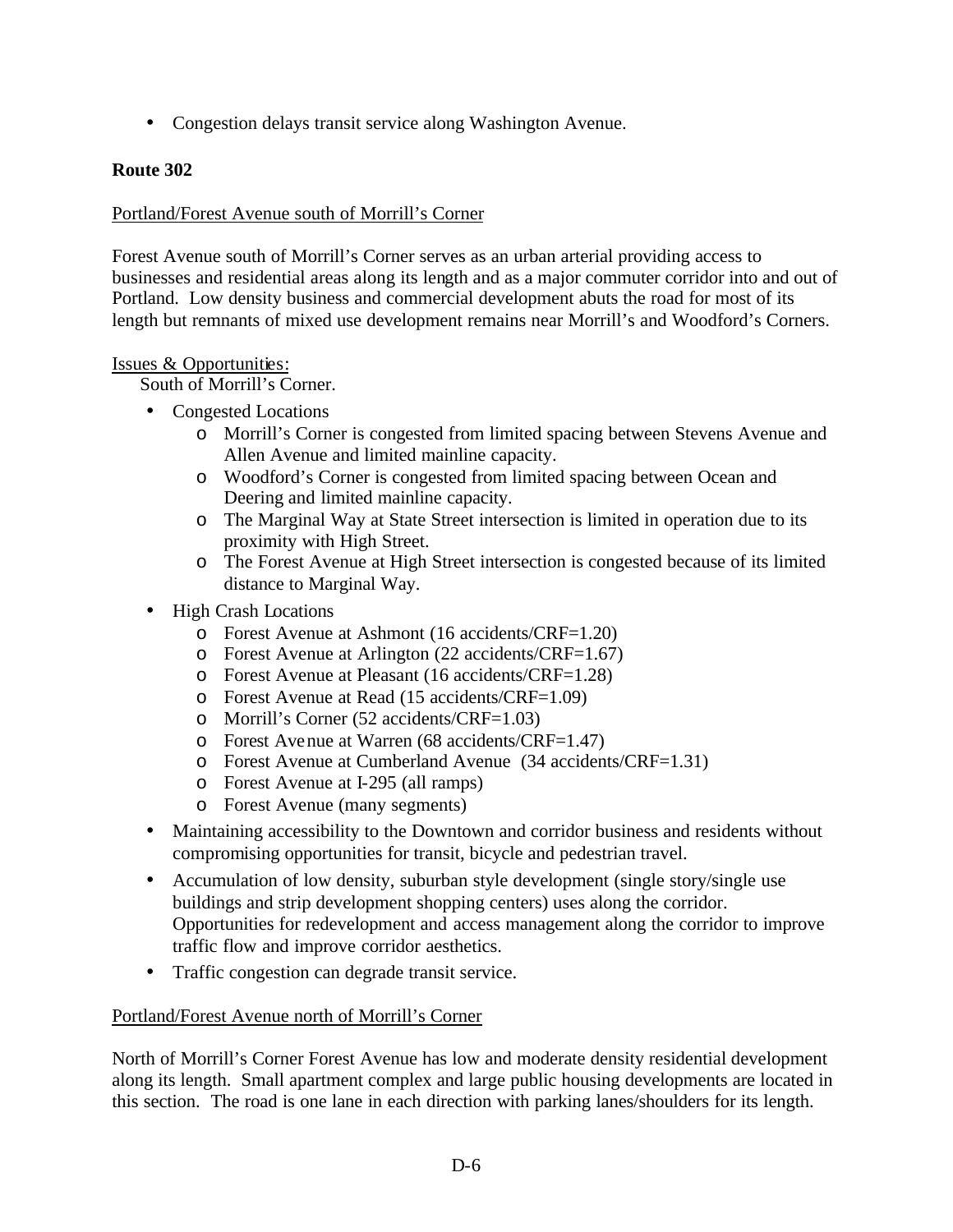#### Issues & Opportunities:

- High Crash Locations
	- o Forest Avenue at Warren (68 accidents/CRF=1.47)
	- o Forest Avenue near Riverside (12 accidents/CRF=1.49)
	- o Forest Avenue near Elanor (15 accidents/CRF=1.73)
- Supporting access into and out of Portland without creating barrier in the neighborhoods.
- Accommodating bicycle, pedestrian and transit usage.

## Westbrook

Route 302 through Westbrook is a suburban arterial with low-density residential and commercial development along most of its length. Studies are being completed for Route 302 west of Westbrook.

#### Issues & Opportunities:

- High Crash Locations
	- o Bridgton Road at Methodist Road (9 accidents/CRF=1.44)
	- o Bridgton Road at Duck Pond Road (8 accidents/CRF=1.20)
	- o Preserving arterial capacity.
- Improving roadway safety by implementing access management and other recommendations from 1992 study to add shoulders.
- A large parcel has been proposed for development (approximately 500,000 square feet) along Route 302.
- Large amount of seasonal summer traffic heading to the lakes and mountains.

## **Route 25**

Route 25 serves as one of the few major east-west corridors in greater Portland. It serves regional automobile and truck traffic destined for the mountains and New Hampshire to the west and Portland and the Maine Mall area to the east.

## Portland

East of Rosemont Corner, Route 25/Brighton Avenue is an urban arterial with one lane in each direction with shoulders that provide good accommodation for bicyclists. Route 25 terminates at Park Avenue to the east. The University of Southern Maine (Portland campus) and the Brighton Medical Center are the two major uses along it.

From Rosemont Corner to Capisic Street, Brighton Avenue is an urban arterial with two lanes in each direction with no accommodation for bicyclists. Sidewalks, often with trees in esplanades are located on both sides of the street. Low-density residential and moderate density commercial/office uses abut the road. Small clusters of businesses are located at each end of this section at the Capisic Street and Woodford Street intersections.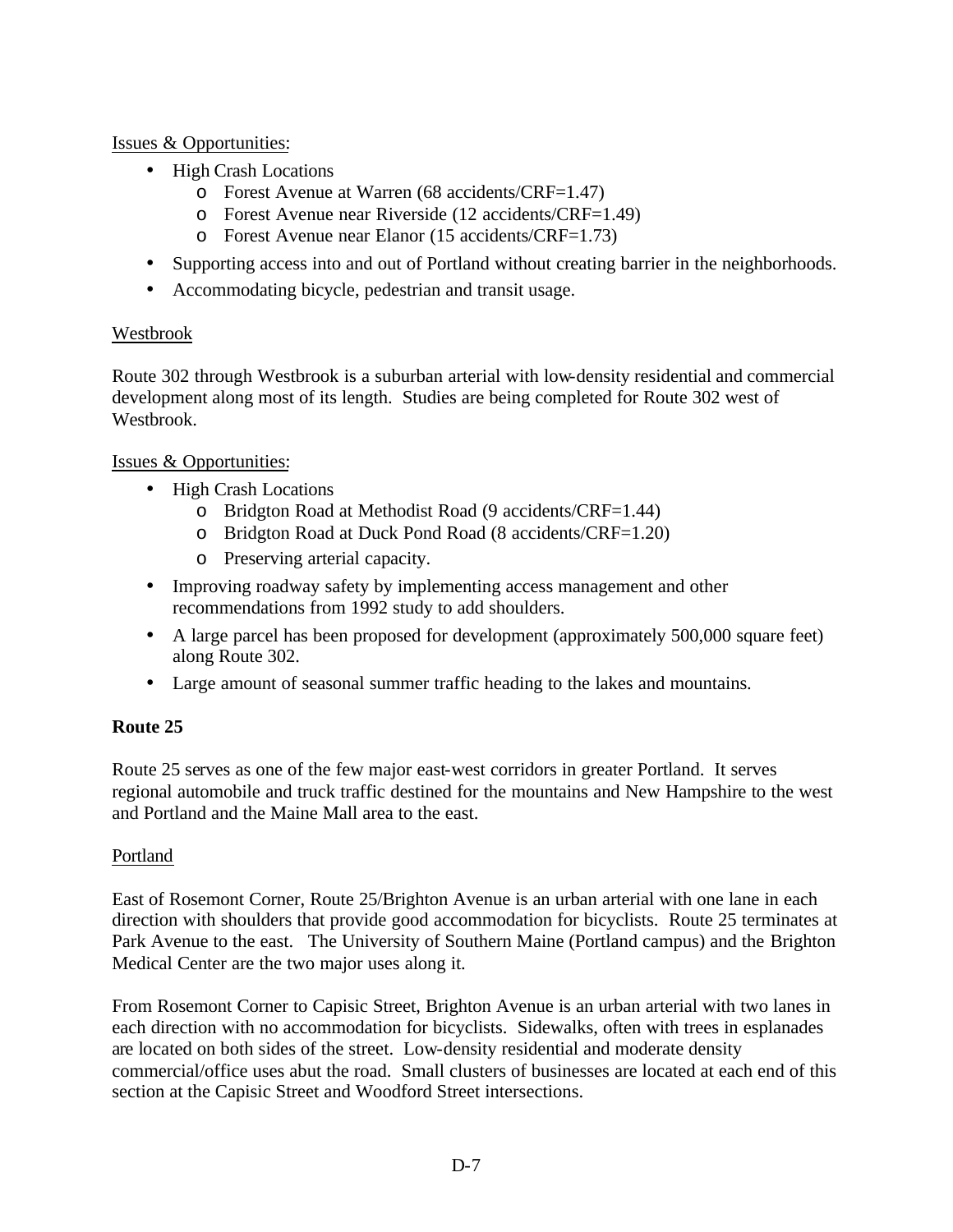#### Issues & Opportunities:

- High Crash Locations
	- o Brighton Avenue at St. George (16 accidents/CRF=1.34)
	- o Brighton Avenue at Colonial (36 accidents/CRF=1.02)
	- o Brighton Avenue at Capisic (21 accidents/CRF=1.34)
	- o Brighton Avenue near Colonial (15 accidents/CRF=5.86)
	- o Brighton near Holm (9 accidents/CRF=1.58)
- Preserving arterial capacity
- Providing high quality bicycle and pedestrian accommodations. Portland will test a three-lane cross-section on Brighton Avenue between Capisic Street and Woodford Street in 2001. This would allow a paved shoulder or bike lane for bicyclists.
- Eliminating 'barrier' quality of roadway due to character of traffic volume and speed.

#### Portland/Westbrook/Exit 8 Area

Route 25 in this area remains a four-lane roadway with turn lanes at some major intersections. Suburban style commercial land uses dominate the area.

#### Issues & Opportunities:

- Congested Locations
	- o Brighton Avenue at Larrabee Road
	- o The Riverside Street at MTA Exit 8 intersection is problematic due heavy traffic volumes and insufficient roadway capacity.
	- o The Riverside Street at Warren Avenue intersection is congested to inadequate roadway capacity.
- High Crash Locations
	- o Riverside Street at Larrabee (49 accidents/CRF=1.34)
	- o Riverside Street at Warren (44 accidents/CRF=1.00)
	- o Riverside near Brighton (32 accidents/CRF=1.93)
	- o Riverside near Exit 8 (49 accidents/CRF=2.03)

#### Westbrook

- Congested Locations
	- o Bill Clarke Drive at Spring Street
- High Accident Locations
	- o Main Street at Larrabee (86 accidents/CRF=1.73)
	- o Bill Clarke Drive at Mechanic (23 accidents/CRF=2.02)
	- o Bill Clarke Drive at Central (12 accidents/CRF=1.17)
	- o Bill Clarke Drive at Brackett (13 accidents/CRF=1.19)
	- o Bill Clarke Drive at Church (11 accidents/CRF=1.00)
	- o Main Street near Larrabee (27 accidents/CRF=2.44)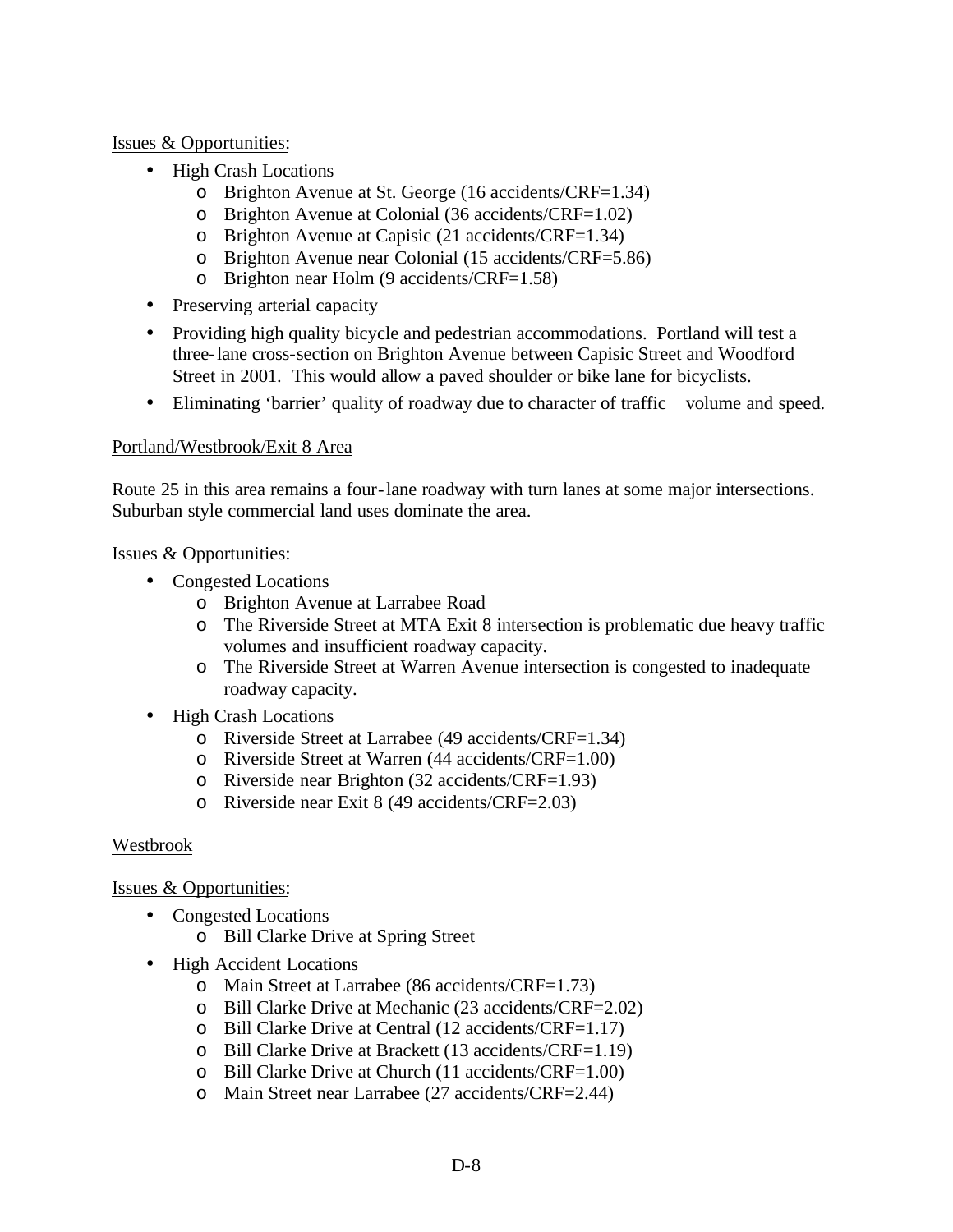## Gorham

In Gorham, Route 25 serves as Main Street – the heart of Gorham Village. It is a major commuter corridor and is very congested during the afternoon peak travel period.

## Issues & Opportunities:

- Congested Locations
	- o Route 25 at Route 202/4 congestion caused by the convergence of state highways and insufficient roadway capacity.
	- o Route 25 at New Portland Road congestion caused by insufficient roadway capacity.
	- o Route 25 at Route 114/South/School Streets congestion caused by the convergence of state highways and insufficient roadway capacity.
	- o Route 25 at Route 237
- High Crash Locations
	- o Main Street at Mosher (12 accidents/CRF=1.27)
	- o Main Street at Files (10 accidents/CRF=1.98)
	- o Main Street at Flaggy Meadow (18 accidents/CRF=2.27)
	- o Main Street at Route 4 (12 accidents/CRF=1.08)
	- o Main Street at Route 114 (50 accidents/CRF=1.04)
	- o Main Street at Libby (11 accidents/CRF=1.56)
	- o Main Street (many segments)
- Protecting and enhancing the village character through roadway design standards
- Providing adequate traffic capacity for east-west travel
- Heavy increase in travel demand in this corridor.
- Traffic safety and industrial park access at the intersection with Route 237

## **Route 22**

Route 22 in the western portion of the PACTS area consists of a two-lane rural arterial with lowdensity residential/commercial land use. Development becomes denser and comprises mostly commercial and office developments in Westbrook and Portland west of the Turnpike. East of the Turnpike development becomes more residential and mixed use. This area of Portland has experienced conflict between neighborhood livability and heavy traffic volumes.

## Scarborough/Gorham

- Congested Locations
	- $\circ$  Route 22/114 overlap area both intersections and intersection approaches congested caused by increased demand for east-west travel, the convergence of state highways and limited roadway capacity.
- High Crash Locations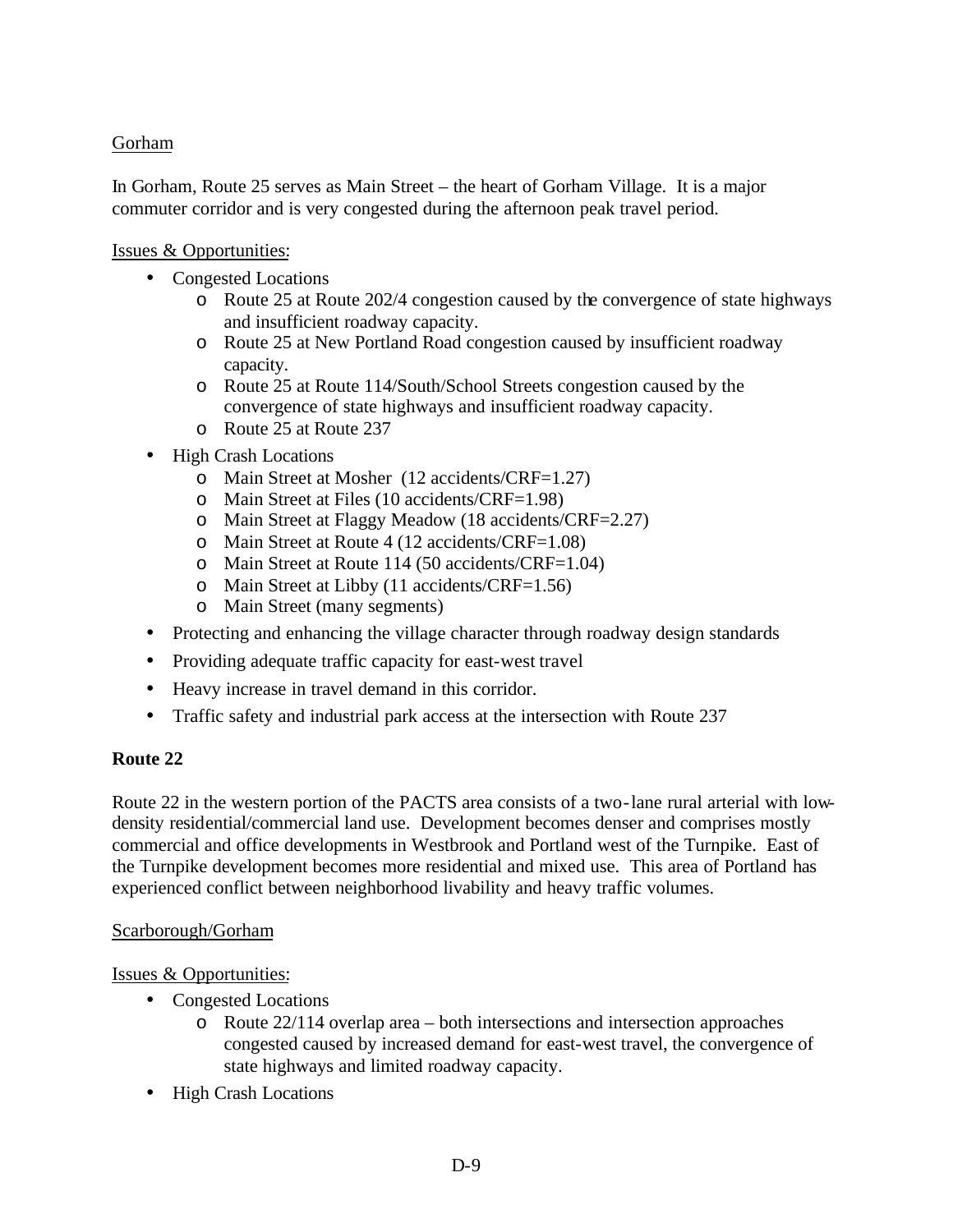- o Route 22 at Burnham Road (11 accidents/CRF=1.07)
- Heavy increase in travel demand in this corridor.

## Westbrook

Issues & Opportunities:

- Congested Locations
	- o County Road at Spring Street congestion is caused by limited intersection approach capacity.
	- o County Road from Spring Street to Portland Town line
	- o Cummings Road from County Road to South Portland Town line

## Portland

## Issues & Opportunities:

- Congested Locations
	- o Congress Street from Westbrook TL to Johnson Road.
- High Crash Locations
	- o Congress Street at Massachusetts (22 accidents/CRF=1.28)
	- o Congress Street at Bolton (34 accidents/CRF=1.98)
	- o Congress Street at Marston (29 accidents/CRF=2.11)
	- o Park Street at St. John (57 accidents/CRF=1.31)
	- o Park Street at Marston (29 accidents/CRF=3.02)
	- o Park Street at Lowell (16 accidents/CRF=1.60)
	- o Congress Street at I-295 (all ramps)
	- o Congress Street (many segments)
- Neighborhood and traffic conflict caused by heavy volumes and high traffic speeds. Roadway becomes a barrier within the neighborhood.

## **Route 77**

Route 77 in South Portland from the Casco Bay Bridge is a high capacity facility with two through lanes in each direction and multiple turn lanes at intersections. Land uses are primarily commercial. From Broadway south towards Cape Elizabeth Route 77 becomes a two-lane facility with lower volumes and residential development. In Portland, Route 77 is comprised of State and High Streets. These are two lane, one-way streets that traverse the Portland peninsula, connecting Forest Avenue at I-295 with the Casco Bay Bridge and points south.

## South Portland

- Congested Locations
	- o Broadway at Cottage Road congestion is caused by limited eastbound through lane capacity.
- High Crash Locations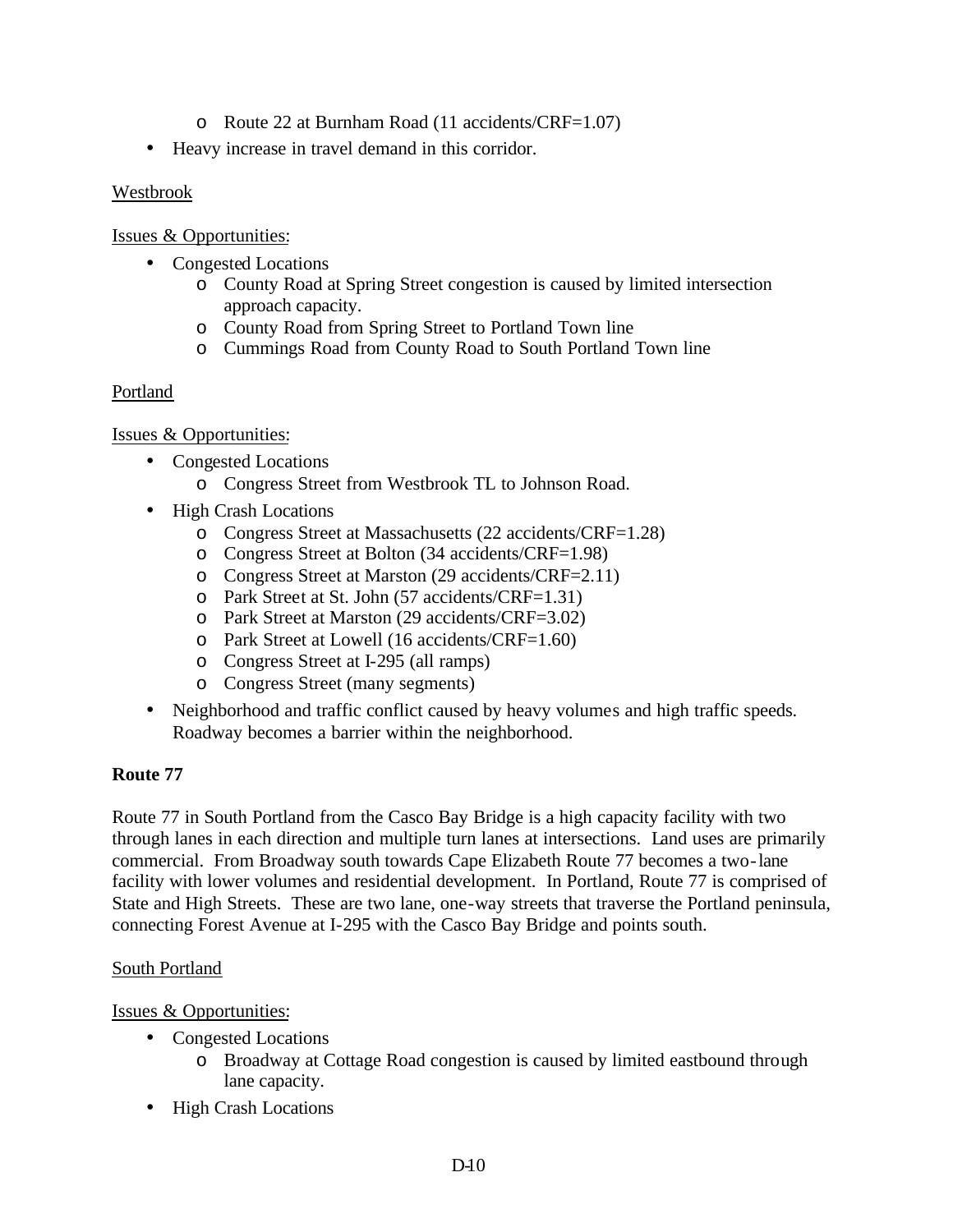- o Broadway at Ocean (58 accidents/CRF=1.16)
- o Broadway at Cottage Road (61 accidents/CRF=1.28)
- o Broadway at Route 77 southbound (45 accidents/CRF=2.94)
- Pedestrian circulation and safety on Broadway and the Greenway.

## Portland

#### Issues & Opportunities:

- High volume of through traffic on State and High Streets bisecting the peninsula conflicts with high-density neighborhoods and historic district (18 % of peak hour traffic on State Street is through-traffic).
- Potential relief of through traffic from I-295 by construction of I-295 Connector Road from Congress Street interchange to West Commercial Street

## **Important Commercial Areas**

#### **Downtown Portland**

Downtown Portland is the economic and employment center of the region and contains the highest density residential neighborhoods in the state. Significant traffic enters and exits the Portland Peninsula during commuter time periods. Major access onto the Peninsula is limited to the Casco Bay Bridge, I-295 interchanges, St. John Street, Preble Street, and Deering Avenue. The Portland waterfront is a major cargo port on the Eastern seaboard and is home to a significant fishing fleet.

#### Issues & Opportunities:

- Congested Locations
	- o Congress Street at Elm Street congestion is caused by the lack of a left-turn lane on the Congress Street westbound approach.
	- o Congress Street at Forest Avenue congestion is caused by its limited distance to High Street.
	- o Congress Street at High Street congestion is caused by its distance to Forest and signal inefficiencies.
- High Crash Locations (CRF over 2.00)
	- o Congress Street at St. John (40 accidents/CRF=2.44)
	- o Commercial Street at Pearl (10 accidents/CRF=2.80)
	- o Union Street/Fore Street (8 accidents/CRF=3.24)

## **Maine Mall Area**

The Maine Mall area is the PACTS region major suburban activity center with significant retail, office, and other commercial development. Access into the area is primarily provided via the Turnpike at Exits 7 and 7A, Westbrook Street, Congress Street, Payne Road, Route 703 and Running Hill Road. Most roads in the area have multi-lanes with turn lanes provided at major intersections.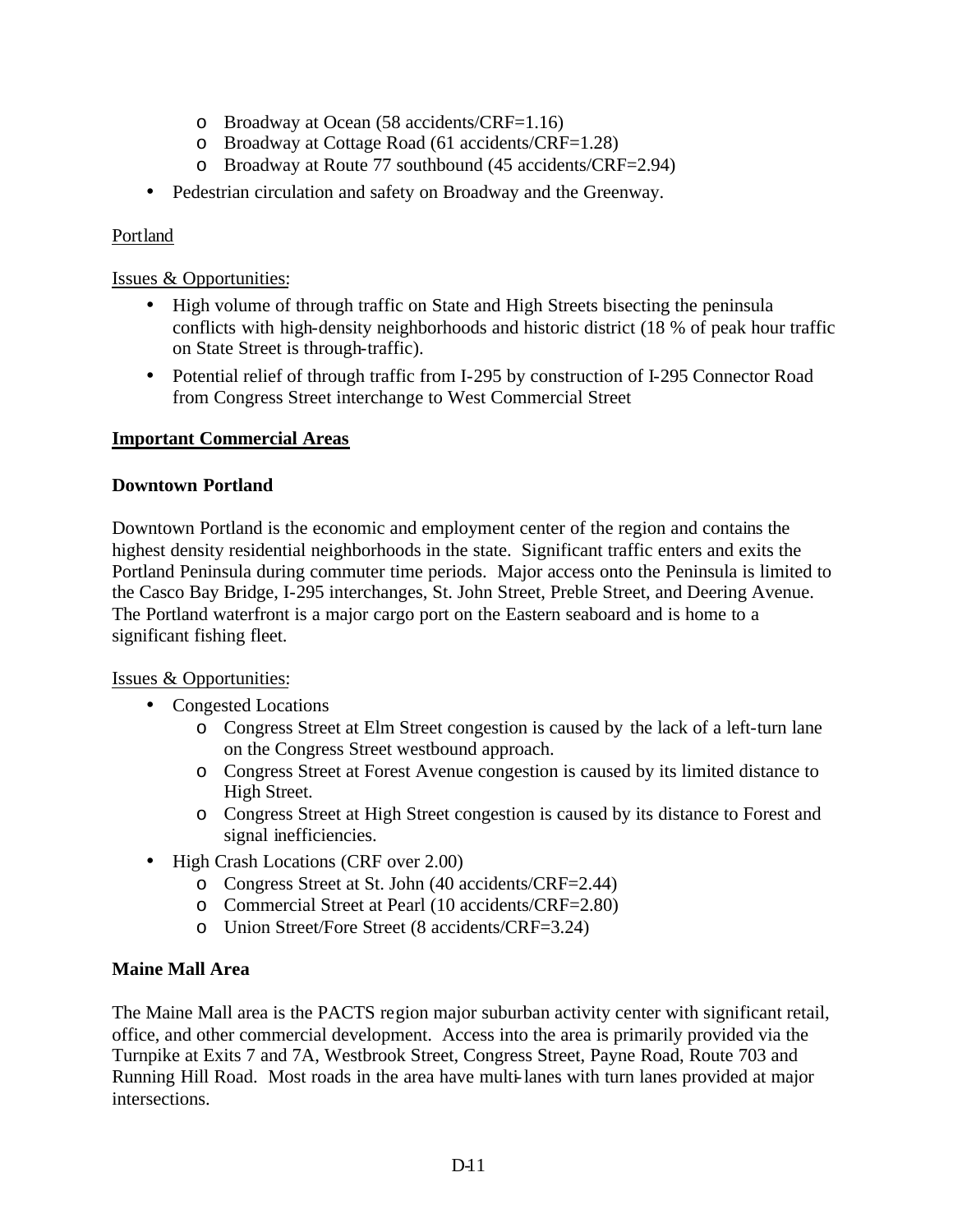#### Issues & Opportunities:

- Congested Locations
	- o Maine Mall Road at Gorham congestion is caused by heavy traffic volumes.
	- o Philbrook Road at John Roberts Road congestion is caused by the ineffective multi-way stop sign control.
	- o Foden Road at Western Avenue
	- o Western Avenue between Maine Mall and Jetport
- High Crash Locations (over 20 accidents)
	- o Gorham at Foden (40 accidents/CRF=1.17)
	- o Maine Mall Road at Turnpike
	- o Maine Mall Road at Gorham (58 accidents/CRF=1.15)
	- o Westbrook Street at I-295 (89 accidents)
	- o Maine Mall Road (many segments)
- Maintaining accessibility to and circulation within key to continued vitality of the area.
- Roadways poorly accommodate users other than automobile and truck traffic.

#### **Speed - Delay Analysis: Major Corridors**

#### **Travel Time/Average Delay Survey Results**

The quality of travel is often associated with speed or travel time. Speed is an important consideration in highway transportation because the rate of vehicle movement has a significant economic, safety, time, and service (comfort and convenience) meaning to both the motorist and the general public. Using a floating car method, WSA conducted speed surveys on most key routes in the PACTS region. The surveys were conducted in the peak travel direction during the AM peak period (entering Portland) and during the PM peak period (leaving Portland). A summary of the results by corridor is presented below. These results will be supplemented with additional surveys. Some of the results below represent single surveys; multiple surveys are desired to ensure an average of travel are recorded.

## **Route 1**

#### Bucknam Road (Falmouth) to I-295

During the morning commute time the total travel time was 5 minutes and 14 seconds, while during the evening the travel time was slight greater or 5 minutes and 29 seconds. No major delays were recorded although some delay was encountered at the Depot Street and Clearwater Drive traffic signals.

#### Saco Town Line to Cash Corner

The total travel time was 15 minutes and 29 seconds during the morning and 15 minutes and 21 seconds during the evening. No major delays were encountered during both time periods, but some delays occurred at most signalized intersections.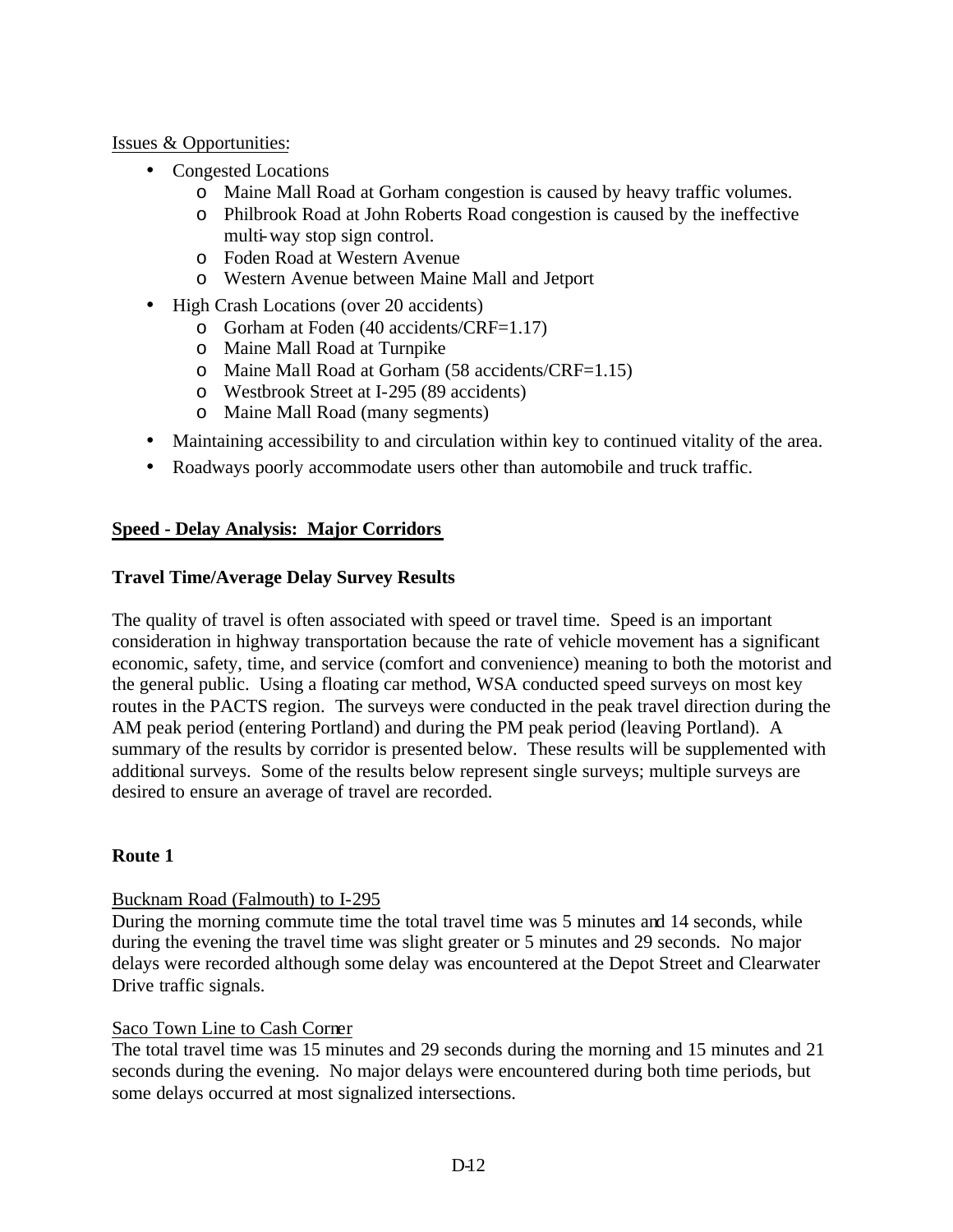#### **Route 100/26**

#### MTA Exit 10 to Veranda Street

During the morning commuter period the travel time was 14 minutes and 34 seconds with major delays north of Canco Road (48 seconds) and south of Canco Road (3 minutes). The total travel time during the evening was 9 minutes and 46 seconds and some minor delays at Ocean Avenue (40 seconds), Canco Road (42 seconds), and Allen's Avenue (30 seconds)

#### **Route 302**

#### Windham Town Line to Park Avenue

The total travel time during the morning time period was recorded to be 18 minutes and 55 seconds with major delays at the School Zone south of Riverside Street (48 seconds) and at Morrill's Corner (1 minute and 39 seconds). During the evening time period the total travel time was 22 minutes and 40 seconds with major delays at Woodford's Corner (Over 2 minutes), and at Morrill's Corner (2 minutes).

## **Route 22**

#### Route 202/4 to St. John Street

The total travel time for this route was 23 minutes and 23 seconds during the morning and 26 minutes and 47 seconds during the evening period. During the morning, excessive delays were not recorded although many intersections experienced delays in excess of 25 seconds. During the evening significant delays were noted at Jetport Drive (47 seconds), Spring Street (53 seconds), and at Route 114 (over 2 minutes).

## **Route 25**

#### Park Avenue to Route 35

During the morning period the total travel was 39 minutes and 57 seconds with major delays at Route 202/4 (1 minute and 53 seconds), Route 114 (1 minute and 43 seconds), New Gorham Road (1 minute and 30 seconds), Spring Street (over 3 minutes), and at Stevens Avenue (56 seconds). During the evening period the total travel time was 42 minutes and 49 seconds with major delays at Stevens (1 minute and 11 seconds), Woodford Street (1 minute and 3 seconds), New Gorham Road (1 minute and 47 seconds), Route 202/4 (just over 3 minutes), and at Route 114 (1 minute and 36 seconds). The table from Appendix F on page D-14 shows the results of the travel time analysis.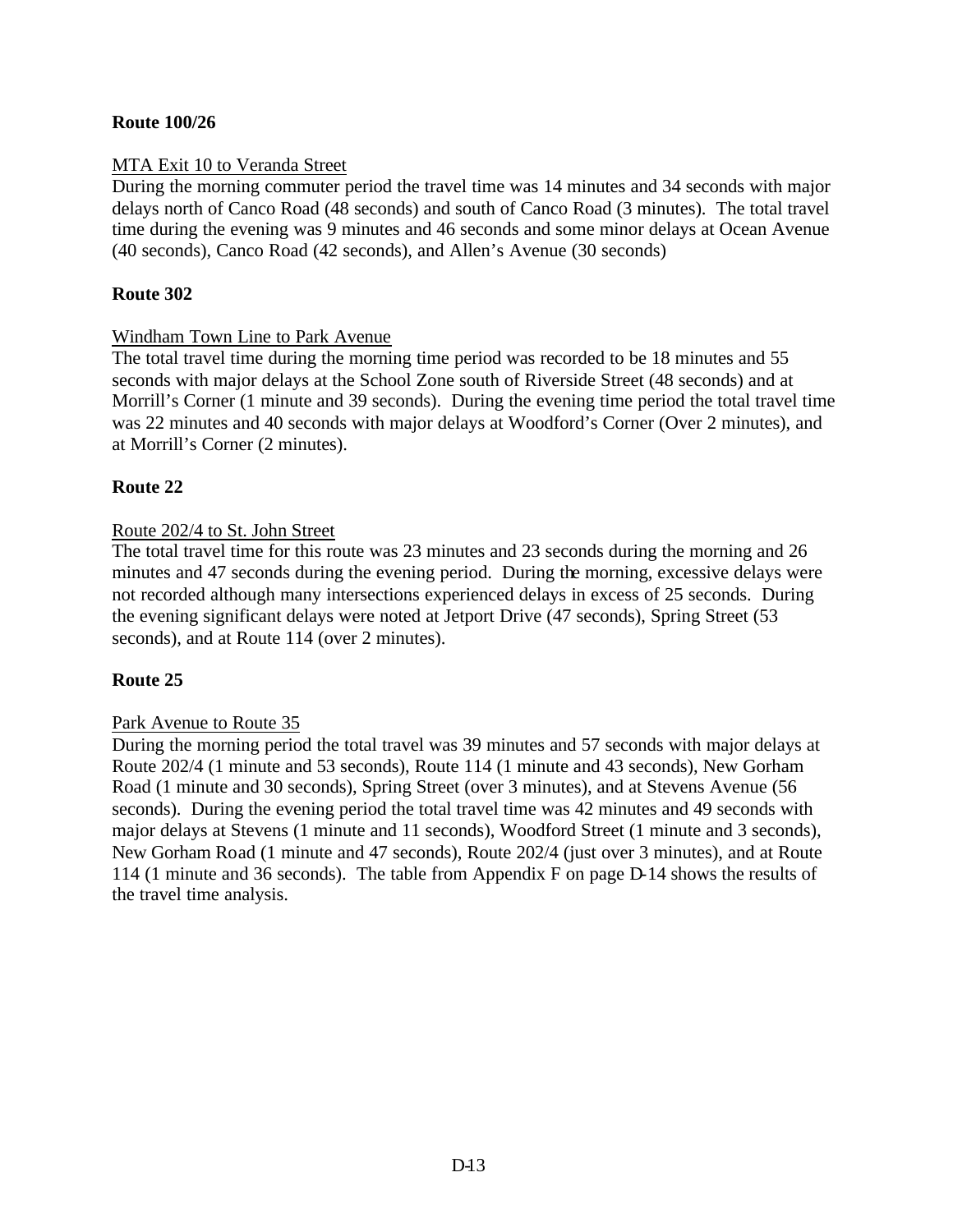| <b>Appendix F</b> |                                                                             |     |                         |                |                |                |                 |                |                |              |                |                |              |              |                |
|-------------------|-----------------------------------------------------------------------------|-----|-------------------------|----------------|----------------|----------------|-----------------|----------------|----------------|--------------|----------------|----------------|--------------|--------------|----------------|
|                   | <b>Automobile Travel Time Analysis: Selected Origins &amp; Destinations</b> |     |                         |                |                |                |                 |                |                |              |                |                |              |              |                |
|                   |                                                                             |     |                         |                |                |                |                 |                |                |              |                |                |              |              |                |
|                   |                                                                             |     |                         |                |                |                |                 |                | Response       |              |                |                |              |              | Response       |
|                   |                                                                             |     |                         | 2000 Base      | 2025 Base      | Arterial 1     | Arterial 2      | Arterial 3     | Arterial 3     | Interstate 1 | Interstate 2   | Interstate 3   | Interstate 4 | Interstate 5 | Interstate 4   |
|                   | Origin                                                                      |     | Destination             | Minutes        | <b>Minutes</b> | <b>Minutes</b> | Minutes         | <b>Minutes</b> | Minutes        | Minutes      | <b>Minutes</b> | <b>Mirutes</b> | Minutes      | Minutes      | <b>Minutes</b> |
|                   | 19 Monument Square Vicinity                                                 |     | 164 Scarbough           | 19             | 19             | 18             | 18              | 18             | 18             | 18           | 18             | 23             | 17           | 17           | 17             |
|                   | 19 Monument Square Vicinity                                                 | 185 | Gorham, w/o Overlap     | 26             | 29             | 27             | 25              | 25             | 24             | 29           | 29             | 24             | 21           | 29           | 21             |
|                   | 19 Monument Square Vicinity                                                 | 205 | Gorham w/o Bypass       | 36             | 46             | 45             | 41              | 40             | 40             | 46           | 46             | 35             | 32           | 45           | 32             |
|                   | 19 Monument Square Vicinity                                                 | 209 | Cape Elizabeth          | 14             | 16             | 16             | 16              | 16             | 15             | 16           | 16             | 16             | 16           | 16           | 15             |
|                   | 19 Monument Square Vicinity                                                 |     | 214 Yarmouth            | 15             | 18             | 18             | 18              | 18             | 18             | 17           | 17             | 17             | 18           | 15           | 17             |
|                   | 19 Monument Square Vicinity                                                 | 218 | Cumberland              | 21             | 24             | 24             | 24              | 24             | 24             | 23           | 22             | 22             | 23           | 22           | 22             |
|                   | 19 Monument Square Vicinity                                                 | 224 | Windham                 | 25             | 32             | 31             | 31              | 28             | 28             | 32           | 32             | 30             | 24           | 31           | 23             |
|                   | 123 Maine Mall                                                              |     | 164 Scarbough           | 12             | 15             | 14             | 14              | 14             | 14             | 16           | 16             | 14             | 15           | 16           | 15             |
|                   | 123 Maine Mall                                                              |     | 185 Gorham, w/o Overlap | 18             | 21             | 19             | 17              | 16             | 16             | 21           | 20             | 15             | 13           | 21           | 13             |
|                   | 123 Maine Mall                                                              |     | 205 Gorham w/o Bypass   | 31             | 39             | 37             | 32              | 32             | 32             | 38           | 37             | 27             | 24           | 38           | 24             |
|                   | 123 Maine Mall                                                              | 209 | Cape Elizabeth          | 16             | 17             | 17             | 17              | 17             | 17             | 17           | 17             | 17             | 17           | 17           | 17             |
|                   | 123 Maine Mall                                                              | 214 | Yarmouth                | 22             | 26             | 25             | 25              | 25             | 25             | 24           | 22             | 22             | 23           | 22           | 22             |
|                   | 123 Maine Mall                                                              | 218 | Cumberland              | 22             | 24             | 24             | 23              | 20             | 20             | 26           | 24             | 24             | 24           | 26           | 23             |
|                   | 123 Maine Mall                                                              |     | 224 Windham             | 22             | 28             | 28             | 28              | 21             | 21             | 28           | 28             | 26             | 21           | 28           | 20             |
|                   |                                                                             |     |                         |                |                |                |                 |                |                |              |                |                |              |              |                |
|                   |                                                                             |     |                         |                |                |                | Response        |                | Response       |              |                |                |              |              |                |
|                   |                                                                             |     |                         | Transit 1      | Transit 2      |                | T3A-BRT T3A-BRT | T3B-Rail       | T3B-Rail       |              |                |                |              |              |                |
|                   | Origin                                                                      |     | Destination             | <b>Minutes</b> | <b>Minutes</b> | <b>Minutes</b> | <b>Minutes</b>  | <b>Minutes</b> | <b>Minutes</b> |              |                |                |              |              |                |
|                   | 19 Momment Square Vicinity                                                  |     | 164 Scarbough           | 19             | 19             | 18             | 18              | 18             | 18             |              |                |                |              |              |                |
|                   | 19 Monument Square Vicinity                                                 |     | 185 Gorham, w/o Overlap | 30             | 29             | 29             | 28              | 29             | 29             |              |                |                |              |              |                |
|                   | 19 Monument Square Vicinity                                                 |     | 205 Gorham w/o Bypass   | 46             | 46             | 44             | 43              | 44             | 44             |              |                |                |              |              |                |
|                   | 19 Monument Square Vicinity                                                 |     | 209 Cape Elizabeth      | 16             | 15             | 15             | 16              | 15             | 16             |              |                |                |              |              |                |
|                   | 19 Momment Square Vicinity                                                  |     | 214 Yarmouth            | 18             | 18             | 18             | 18              | 17             | 17             |              |                |                |              |              |                |
|                   | 19 Monument Square Vicinity                                                 | 218 | Cumberland              | 24             | 24             | 24             | 23              | 23             | 23             |              |                |                |              |              |                |
|                   | 19 Monument Square Vicinity                                                 | 224 | Windham                 | 32             | 32             | 31             | 31              | 32             | 32             |              |                |                |              |              |                |
|                   | 123 Maine Mall                                                              | 164 | Scarbough               | 15             | 15             | 14             | 14              | 15             | 15             |              |                |                |              |              |                |
|                   | 123 Maine Mall                                                              | 185 | Gorham, w/o Overlap     | 21             | 21             | 20             | 20              | 21             | 20             |              |                |                |              |              |                |
|                   | 123 Maine Mall                                                              | 205 | Gorham w/o Bypass       | 38             | 38             | 38             | 36              | 38             | 37             |              |                |                |              |              |                |
|                   | 123 Maine Mall                                                              | 209 | Cape Elizabeth          | 17             | 17             | 17             | 17              | 17             | 17             |              |                |                |              |              |                |
|                   | 123 Maine Mall                                                              |     | 214 Yarmouth            | 26             | 25             | 25             | 25              | 24             | 24             |              |                |                |              |              |                |
|                   | 123 Maine Mall                                                              | 218 | Cumberland              | 24             | 24             | 24             | 24              | 24             | 24             |              |                |                |              |              |                |
|                   | 123 Maine Mall                                                              |     | 224 Windham             | 28             | 28             | 27             | 27              | 27             | 28             |              |                |                |              |              |                |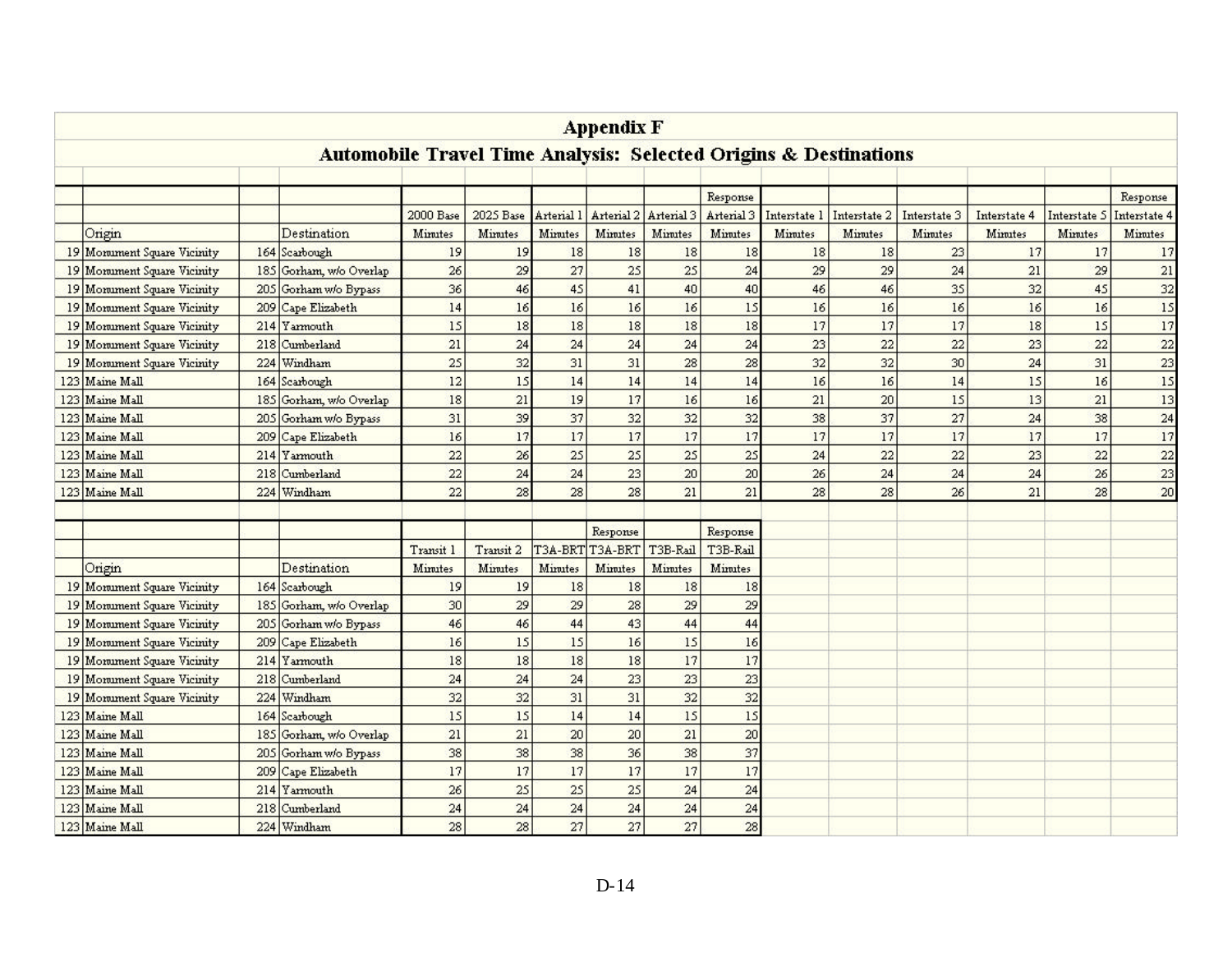#### **Safety and Accidents**

#### **High Crash Locations and Total Accidents**

MaineDOT considers a location to be a High Crash Location if it has a Critical Rate Factor (CRF) of over 1.0 and at least 8 accidents over a three-year period. The CRF is a ratio of actual accident rates to 'expected' accident rates based on similar locations statewide. A CRF over 1.0 identifies a potential safety issue at a location. The first table below lists the number of crashes and high crash locations by community. The second table lists the number of crashes by major corridor.

|                  |                |                   |                | #HIGH            |
|------------------|----------------|-------------------|----------------|------------------|
|                  | <b>TOTAL</b>   | <b>PEDESTRIAN</b> | <b>TRUCK</b>   | <b>CRASH</b>     |
| <b>COMMUNITY</b> | <b>CRASHES</b> | <b>CRASHES</b>    | <b>CRASHES</b> | <b>LOCATIONS</b> |
| Cape Elizabeth   | 284            |                   |                |                  |
| Falmouth         | 943            |                   | 83             |                  |
| Gorham           | 1224           |                   | 59             | 17               |
| Portland         | 8390           | 137               | 485            | 124              |
| Scarborough      | 2006           | 9                 | 170            | 25               |
| South Portland   | 2977           | 33                | 190            | 42               |
| Westbrook        | 1421           | 18                | 87             | 17               |

**Crash Data Summary: 1997 - 1999**

Source: MaineDOT, Bureau of Planning.

| <b>COMMUNITY</b> | RT. 1  | RT. 302 | RT. 100 | RT. 25 | RT. 22 | <b>I295SB</b> | I295NB |
|------------------|--------|---------|---------|--------|--------|---------------|--------|
| Cape Elizabeth   | $\ast$ | $\ast$  | $\ast$  | $\ast$ | $\ast$ | $\ast$        | $\ast$ |
| Falmouth         | 130    | $\ast$  | 93      | $\ast$ | $\ast$ | 34            | 47     |
| Gorham           | $\ast$ | $\ast$  | $\ast$  | 437    | 116    | $\ast$        | $\ast$ |
| Portland         | 632    | 1126    | 1344    | 630    | 788    | 207           | 154    |
| Scarborough      | 476    | $\ast$  | $\ast$  | $\ast$ | 63     | 30            | 12     |
| South Portland   | 318    | $\ast$  | $\ast$  | $\ast$ | $\ast$ | 89            | 42     |
| Westbrook        | $\ast$ | 122     | $\ast$  | 338    | 43     | $\ast$        | $\ast$ |

**Total Crashes by Major Corridor: 1997- 1999**

Source: MaineDOT, Bureau of Planning.

#### **Financial Costs of Vehicle Accidents in PACTS Communities**

The costs of accidents that occurred within the seven PACTS communities were obtained from the MaineDOT for the period 1997-1999. During this three-year period, the estimated total cost of all vehicular crashes was over \$376.5 million. This was comprised of \$329.5 million from person injuries and approximately \$47 million in property damages. The totals by community are shown in the table below.